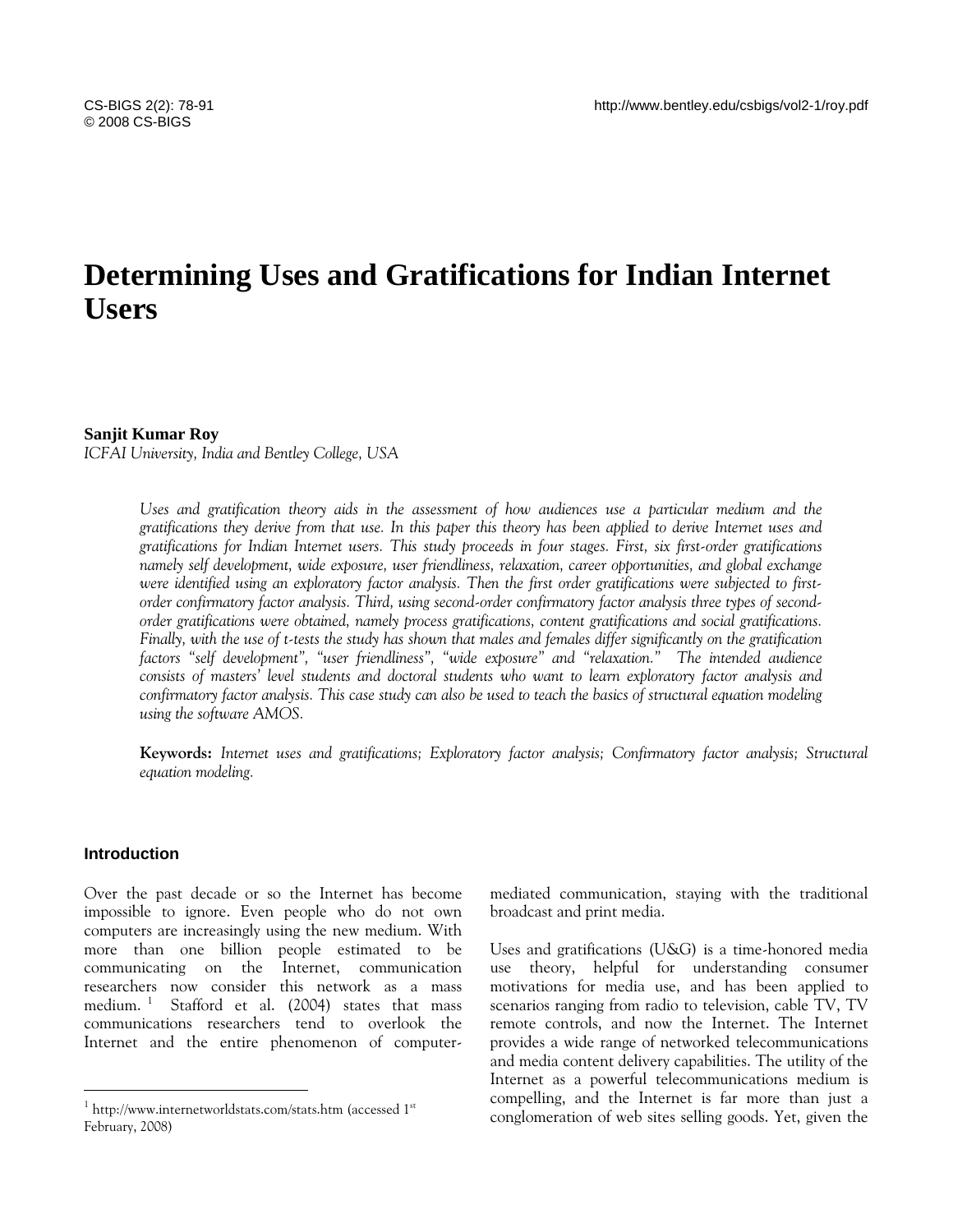necessity of attracting online buyers to support online market offerings, understanding why consumers choose to use the Internet has great relevance in the commercial model of online business.

Most of the studies done on the U&G in the Internet are situated in American and European contexts. This paper considers the uses and gratifications structure of Internet users in the Indian context. The gratifications identified in this study can guide management practitioners and scholars to understanding why users are attracted to the Internet, as well as what they do on the Internet. An understanding of individual motivations may help media researchers better understand media effects. This study contributes to identifying the gratification structure of Internet users in the Indian context and to understanding the various uses of Internet in this particular research setting. The U&G theory has been successfully applied in order to understand Internet uses and gratifications in the USA and in the European context (Stafford et al. 2004; Kargaonkar and Wolin, 1999). This study is an attempt to apply the same theory in order to understand the gratification structure of Internet users in an Asian context, and to provide an interesting illustration of the method of exploratory and confirmatory factor analysis.

# **Theoretical Background and Research Questions**

# Uses and Gratifications Research

Chambers' dictionary defines the word gratification as "feeling of satisfaction." Uses and Gratifications Theory (U&G) is one of the influential theories in media research. It is also referred to as "Needs and Gratifications Theory." The U&G theory is concerned with the way people use media. At the outset media research focused on the influence and effect that the media had on the audience. It did not concentrate on the motives behind media use. The theory has come a long way since its inception in early 1940s (Ruggiero, 2000). The theory considers not only the pleasure people search for in a media but also the attitudes of the audience towards the medium and its contents (Fagerlind et al. 2000). Severin and Tankard (1997) state that the uses and gratifications theory is a psychological communication perspective that focuses on individual use and choice by asserting that different people can use the same mass medium for very different purposes. The emphasis of this theory is on the audience and not on the effects of the media on the mass (Windahl 1981). The focus of the uses and gratifications theory is on "the social and psychological origins of needs, which generate expectations of mass media and other sources, which lead to differential patterns of media exposure which result in need gratification and other consequences" (Katz et al. 1974). This theory has contributed in the understanding of the mass communication process (Hanjun, 2000); this author further states that studies related to this theory have examined the psychological processes of audiences from exposure to various types of mass media. But the basic question still remains of why different people are involved in different types of mediated communications and what gratifications they seek from these media. The key concept of the U&G perspective is that the choices people make when consuming media are motivated by their desire to gratify a range of needs.

Katz et al. (1974) have put forward the basic assumptions of the uses and gratifications approach. First the audience is active and thus use of mass media is goal directed. Second, the audience makes motivated choices, based on previous experience with the media. Third, media selection and use are purposive and motivated and people take the initiative in selecting and using communication vehicles to satisfy felt needs and desires. Fourth, the media compete with other sources of need satisfaction. Finally, "value judgments about the cultural significance of mass communication should be suspended while audience orientations are explored on their own terms."

Based on the above discussion and the assumptions mentioned, the primary objective of the uses and gratifications theory is to explain and understand the psychological needs which shape peoples' reason for using the media and the reasons which motivate them to engage in certain media use behaviors for gratifications that fulfill their inherent needs (Rubin 1994). Other objectives are to explain how individuals use mass communication to gratify their needs and identification of the positive and negative consequences of individual media use (Lin, 1999). Further, Lin (1999) states that the central concepts of uses and gratifications theory are uses, gratifications, motivations and active audience. The concept of gratification is concerned with the types and degree of gratifications obtained from media exposure which fulfills the original needs initiating from the whole process of media use. On the other hand the concept of motivation deals with the type of perceived incentives or rewards which motivates an individual to take action and engage themselves in a particular media use.

To summarize, Katz et al. (1974) proposed three basic tenets in the U&G theory:

1. Media users are goal directed in their behavior.

2. They are active media users.

3. They are aware of their needs and select the media to gratify their needs.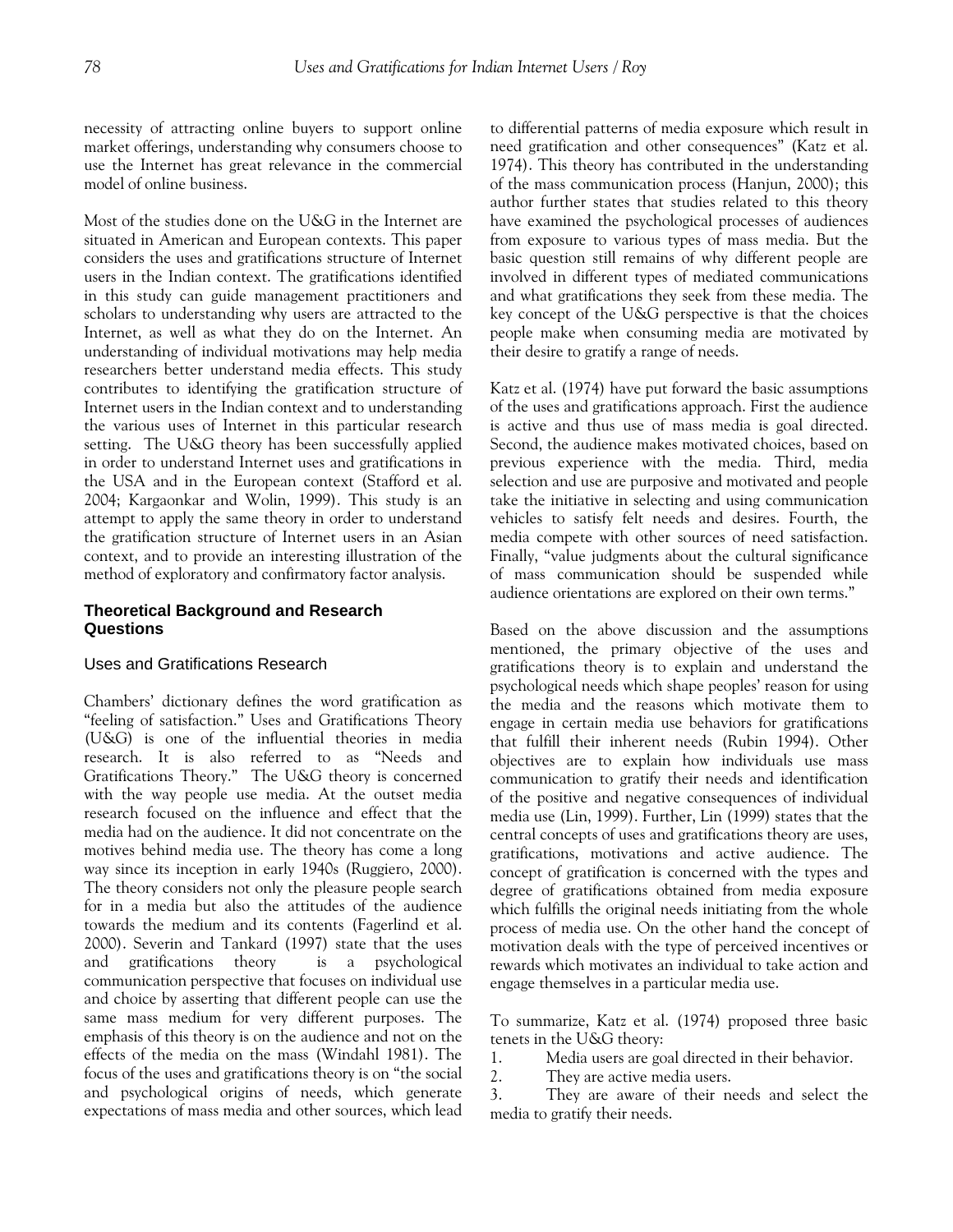Researchers have applied this theory to different media of mass communication such as newspapers, radio, television, cable television, VCR, watching television soaps and Internet. A brief snapshot of uses and gratifications studies is presented in Table-1:

Table 1. Uses and Gratifications Studies<sup>[2](#page-2-0)</sup>

| Authors & Years           | Gratifications Obtained                  |
|---------------------------|------------------------------------------|
| McQuail, Blumler, and     | Diversion, personal identity, personal   |
| Brown $(1972)$ [TV quiz   | relationships, educational,              |
| programs]                 | excitement                               |
| Greenberg (1972)          | Learning, habit, relaxation, arousal,    |
| [Children watching        | pass time, championship                  |
| television]               |                                          |
| James Lull (1990) [Social | Environmental, regulative,               |
| uses of television]       | communication facilitation, social       |
|                           | learning, affiliation/avoidance,         |
|                           | dominance/competence                     |
| Mukherji, Mukherji, and   | Entertainment, interpersonal utility,    |
| Nicivich (1998)           | social interactions, and surveillance    |
| [Internet]                |                                          |
| Lin (1993) [Television]   | Informational guidance,                  |
|                           | interpersonal communications,            |
|                           | entertainment, diversion                 |
| Shaver (1983) [Cable      | Variety and control over viewing         |
| television]               |                                          |
| Rubin (1983)              | Relaxation, habit, entertainment,        |
| [Television]              | information, escape                      |
| Korgaonkar and Wolin      | Social Escapism, transaction, privacy,   |
| (1999) [Web usage]        | information, interaction,                |
|                           | socialization, economic motivations      |
| Stafford, Stafford and    | Process, content, social                 |
| Schkade (2004)            |                                          |
| [Internet]                |                                          |
| Svennevig, (2000)         | Diversion, personal relationships,       |
| [Internet]                | social relationships, personal identity, |
|                           | surveillance, imagination,               |
|                           | stimulation, and mood changing           |

#### Classification of Gratifications

 $\overline{a}$ 

Stafford et al. (2004) suggested that broadly there are three types of gratifications as perceived by the audience namely:

1. **Content gratifications**: This is the content carried by the medium (e.g., entertainment, information, etc.). Content gratifications are concerned with the messages carried by the medium.

2. **Process gratifications**: This is the experience of the media usage process (e.g., Internet surfing, experiencing a new technology, etc.). Process gratifications are concerned with the actual use of the medium itself.

3. **Social gratifications:** According to some authors interpersonal communication and social networking are social gratifications sought by the audience (Armstrong and Hagel, (1996); Eighmey (1997); Eighmey and McCord (1998)). These studies have emphasized the existence of the social gratification in using the Internet.

# Criticisms of the U&G Theory

Ruggiero (2000) has posited the following criticisms of the uses and gratifications theory:

1. Media users may not know the reasons why they chose to use what they are using and may not be able to explain it clearly.

2. The theory lacks internal consistency and theoretical justification. The theory also has weak predictive capabilities.

3. And, it is difficult to measure the gratification structure with self-reported data, i.e., asking the respondents why they use a certain medium. However, Rubin (1994) has reported studies which have supported the consistency and accuracy of self-reported data by validating scales and by using experimental methods.

## Uses and Gratifications for the Internet

Researchers have tried to identify the psychological and behavioral aspect of the Internet users to identify the underlying motivations for Internet usage. Kaye and Johnson (2001) state that Internet users are more actively involved and engaged in using the Internet because of its interactivity. Since one of the major strengths of the Internet is its interactivity and since an active audience is the core concept of the uses and gratifications theory, gratifications theory is regarded as the most effective theoretical basis for studying this medium (Hanjun, 2002). The immense opportunities for social interaction set the Internet apart from conventional mass media; this has been well captured in studies on Internet uses and gratifications (Song et al. 2004). Researchers have applied the U&G theory to the case of Internet usage in order to understand the common underlying psychological and behavioral dimensions of Internet usage (Lin 1999; Larose et al. 2001).

Rafaeli (1986) applied the U&G perspective to study the satisfactions derived out of using university computer bulletin boards. The study identified three gratifications, namely recreation, entertainment and diversion. Further Eighemy (1997) and Eighemy & McCord (1998) studied users of commercial websites and profiled the users on the basis of the motivations obtained. They obtained personal relevance, information involvement and entertainment value as three major motivations for browsing through

<span id="page-2-0"></span> $2$ <sup>2</sup> Terms in the parentheses  $\left[\right]$  in Table-1 are the communication media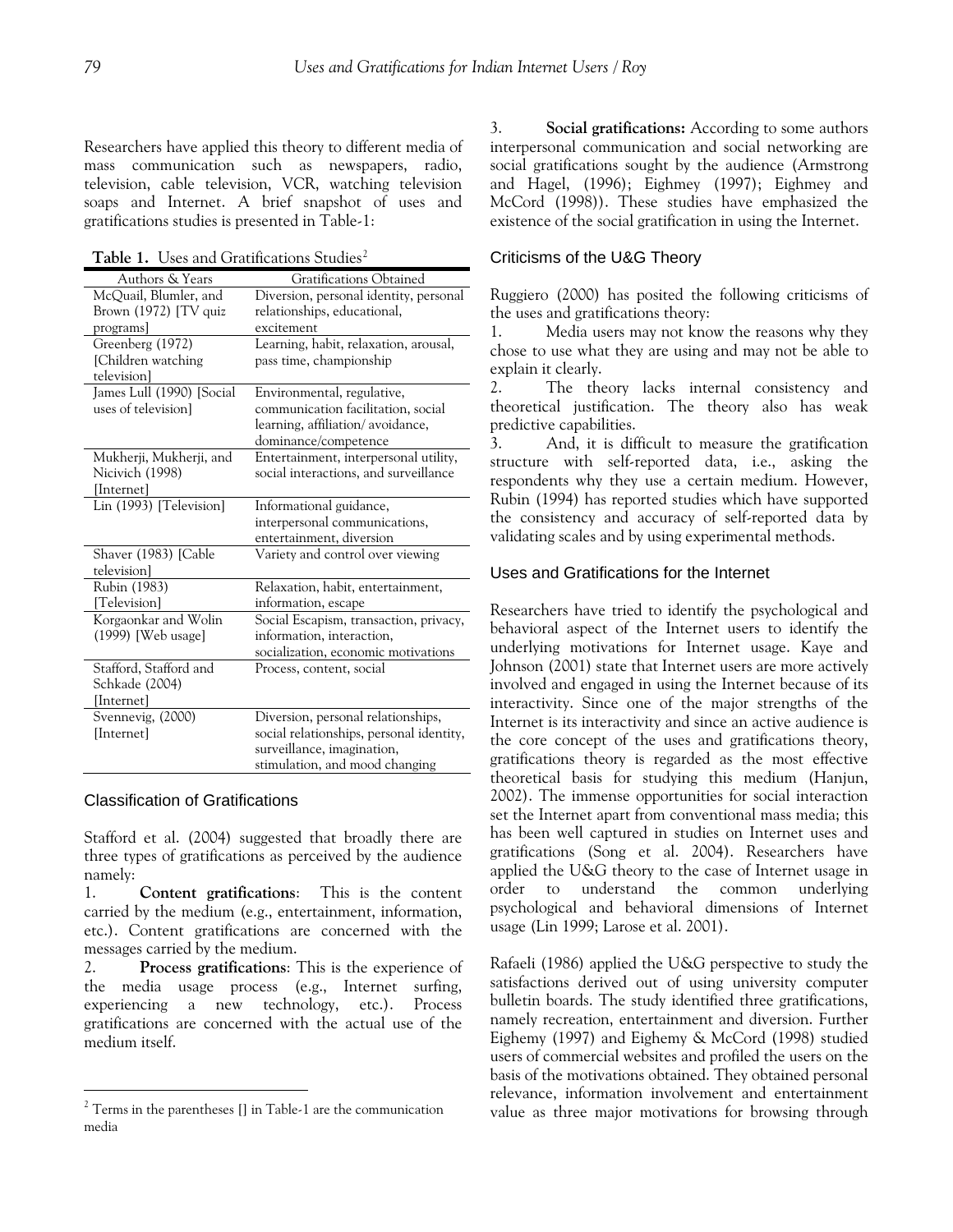commercial websites. Kargaonkar and Wolin (1999) applied the U&G theory to improve the understanding of web usage by exploring web users' motivations and concerns. They used a 41-item scale to identify the motivations for Internet use. Their survey also collected information on respondents' views on advertising on the web and the type of website they visited. Authors obtained seven factors: social escapism, transactional security and privacy, information, interactive control, socialization (non-transactional), privacy, and economic motivation. The study also looked into the relationship between the seven motivational factors and the three usage contexts, namely total time spent on the Internet, time spent on the Internet for business and personal factors and time spent for purchase from a website.

Papacharissi and Rubin (2000) used their Internet usage scale and identified five primary motivations for using the Internet, namely interpersonal utility, pass time, information seeking, convenience and entertainment. Lin's (1999) study tried to link the Internet usage motivations and the likelihood of online-service adoption. This author identified surveillance as one of the motivations which had the strongest effects on visiting the websites. Ferguson and Perse (2000) studied whether Internet usage motivations predicted certain types of website visit. Their results showed that the search engine sites were strongly related to the information motivation and the interactive sites were related to the entertainment motivation.

Luo (2002) further extended the Internet uses and gratifications studies and explored the effects of Internet usage motivations on attitudes towards a website and satisfaction. Stafford et al. (2004) empirically derived the dimensions of consumer Internet U&G among customers of a prominent Internet Service Provider (ISP). The study identified three key dimensions related to consumers' use of Internet: process gratifications, content gratifications and social gratifications. The authors used a 45-item scale to identify these gratifications through a factor analytic approach. Finally, the three constructs and their indicators were subjected to confirmation using the software LISREL 8.12. The important contribution of this paper was the identification of the social gratification construct. The identification of these three constructs provides opportunities for the advancement of Internet access services.

Parker and Plank (2000) identified three factors, namely companionship and social needs, need for learning, and excitement and relaxation needs. By calculating the means of all the individual indicators significant gender differences were obtained for two statements, "because it relaxes me" and "because it allows me to unwind," which loaded on the first factor. However, the authors did not show any gender difference in Internet usage motivation at the factor level. Choi et al. (2004) studied crosscultural differences in the pattern of motives and the associations among three countries—the US, the Netherlands, and South Korea—based on examination and revision of the uses and gratification approach toward Internet users. The 36-item scale reflected motives for information seeking (pragmatic and surveillance), economic incentives, self-improvement, companionship (offline and online), diversion, escapism, self-expression, amusement, establishing status, and peer pressure. Findings from factor analysis revealed that information seeking and self-improvement were the dominant and common reasons for using the Internet across the three countries but also that in terms of the composition of the factor items the three countries showed considerable differences.

Song et al. (2004) uncovered seven gratification factors specific to the Internet: virtual community, information seeking, aesthetic experience, monetary compensation, diversion, personal status, and relationship maintenance. Virtual community was a new gratification. Further they discussed the relationship between Internet addiction and gratifications in terms of the formation of media habits and the distinction between content and process gratifications. Hanjun (2000) applied this theory to investigate Internet users' motivations and their relationship with attitudes towards the Internet as well as types of websites visited by users. The author identified four motivation factors: social escapism, pass time, interactive control, and information. Five types of websites were also identified: personal identity, entertainment, information, interests and education, and science fiction. The study also suggested that the motives were strong predictors of positive attitudes towards the Internet and that there existed an association between certain motivational factors and the types of websites visited.

Despite the application of U&G perspective to the case of the interactive medium Internet, most of the studies seem to be conducted either in the context of the US or the UK. To the best of our knowledge there is no study yet which has identified the Internet usage motivations of Asian Internet users. This paper thus tries to address this gap by the identification of the Internet usage motivations for users of the Internet in the Indian context and ask the following:

*Research Question 1: What are the gratifications of Internet use in this research setting?*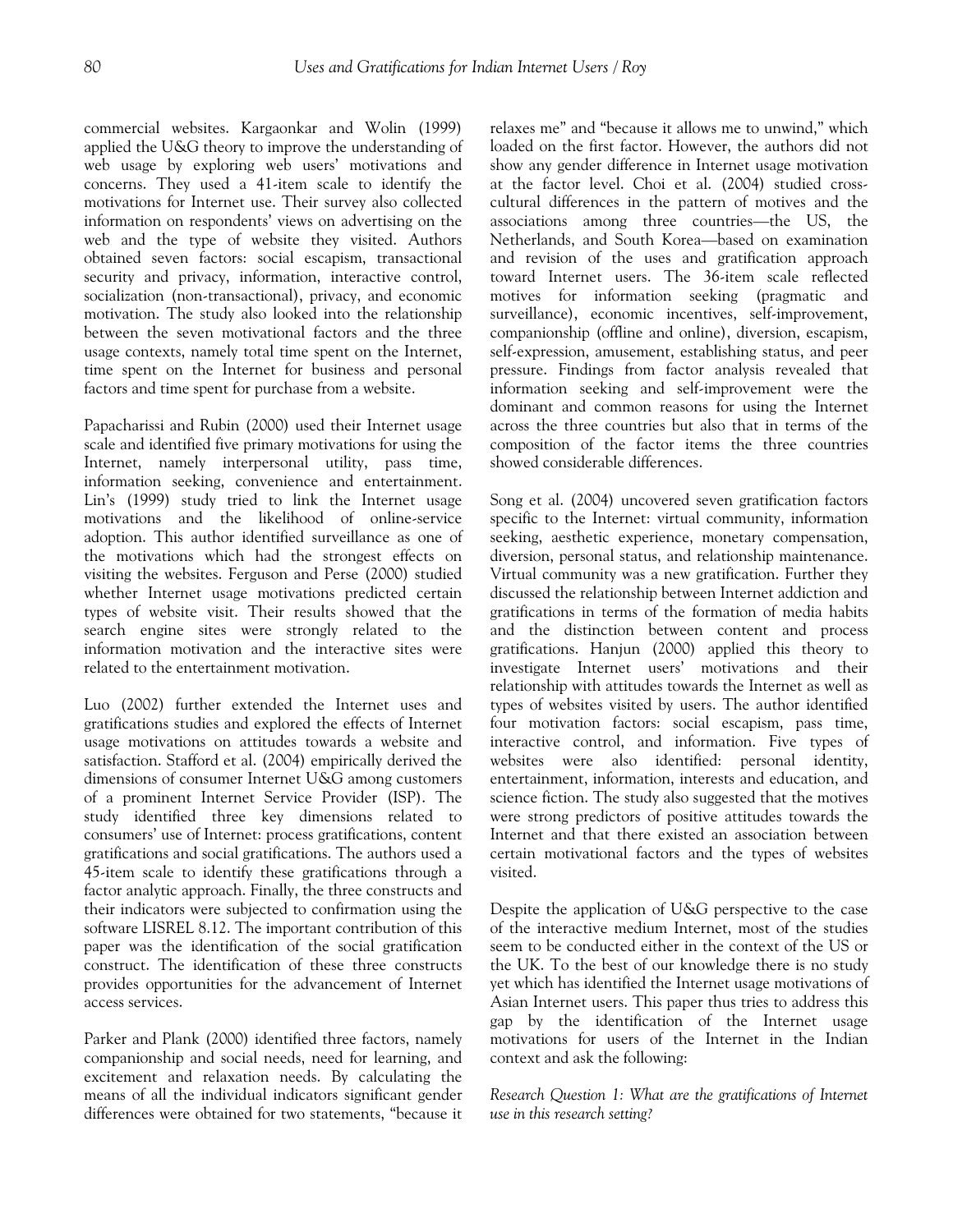## Gender and Uses and Gratifications of Internet

The issue of Internet "uses and gratifications" and gender has not been prevalent to a great extent in the literature. There are a few studies in the context of gender differences in the use of computers and attitudes towards computers (Qureshi and Hoppel, 1995; Harrison and Rainer, 1992). In case of Internet use Teo and Lim (1997) identified gender differences in terms of perceived ease of use, perceived usefulness and perceived enjoyment. On all three dimensions males reported significantly higher mean scores than females. Farfaglia et al. (2005) in their cross cultural study in the USA, Netherlands and South Korea determined that there exist differences among men and women regarding Internet uses and gratifications. Men and women differed on their motivations towards Internet use, namely social gratifications, information motives and self efficacy. Ono (2003) found that women were significantly less likely than men to use the Internet at home. Weiser's (2000) study identified the existence of several gender differences in preferences for specific Internet applications. His results showed that males use the Internet primarily for two reasons, namely entertainment and leisure, whereas women use it mainly for interpersonal communication and educational assistance. The results also showed that several gender differences were mediated by differences in age and Internet experience. On the basis of the above studies the following research questions are put forward:

*Research Question 2a: What are the Internet gratifications on which males and females differ?* 

*Research Question2b: How do males and females differ based on the uses of the Internet?* 

# **Methodology**

Our analysis proceeded in four stages. First a list of items characterizing U&G of Internet use was developed. The second stage involved the use of exploratory factor analysis to derive specific Internet gratifications. The third stage was to perform a confirmatory factor analysis to refine the identification of Internet gratifications. And finally, the study looked into how do males and females differ on their Internet uses.

## **Sample and Data Collection**

Data for the study has been provided by CREED (Center for Research and Education, India). The sample consisted of households having an Internet connection at home in the state of Madhya Pradesh. Data were collected through a questionnaire survey. The survey instrument consisted of twenty six items (shown in Table 2). These are the items which reflect the reasons for using the Internet as obtained from a qualitative study (focus group discussions) conducted by the CREED. Each survey item was measured on a five-point scale from (1) "strongly disagree" to (5) "strongly agree." Respondents were also asked whether they used the Internet for the reasons mentioned in Table 3 on a dichotomous scale containing "yes  $(1)$ " and "no  $(0)$ ".

Out of the 6400 questionnaires sent, only 4512 were usable for the analysis. That means the response rate is 70.5% which is reasonable for survey research (Malhotra, 2007, pp.198-199). The sample consisted of 67% men and 33% women, 30.5% in the age group of 30-50 years, 44.7% in the age group of 25-30, and 24.8% were 25 years or below. Only 29.5% of the sample has been using Internet for about three years or more. About 55% of the sample had total monthly household income greater than Rs.15000 (approx. \$375).

|  | Table 2. Motivations for Using the Internet |  |  |  |  |
|--|---------------------------------------------|--|--|--|--|
|--|---------------------------------------------|--|--|--|--|

| <b>Table 2.</b> Indervaluation for Using the interface |
|--------------------------------------------------------|
| X1: Helps share views with people globally             |
| X2: Helps get answers to queries                       |
| X3: Do not want to waste time dealing with people      |
| X4: Chat with anyone globally                          |
| X5: Introduces me to peer group                        |
| X6: Provides access to job opportunities               |
| X7: Prepares me for globally economy/workplace         |
| X8: Can search for a good job                          |
| X9: Helps me relax                                     |
| X10:Provides me leisure                                |
| X11: Prefer spending time indoors                      |
| X12: Relieves stress thru entertainment                |
| X13: Provides wider range of exposure                  |
| X14: Broadens outlook                                  |
| X15: Provides greater integration with world           |
| X16: Gives me ideas                                    |
| X17: Best way to know the world                        |
| X18: Easy to download information                      |
| X19: Is user-friendly                                  |
| X20: Helps work faster                                 |
| X21: Inspires me to excel                              |
| X22: Gives freedom to express opinions                 |
| X23: Charges me to do something new                    |
| X24: Is fillip to creativity                           |
| X25: Gives me feeling of being in control of things    |
| X26: Gives me edge over others                         |

## **Data Analysis**

The first step in the analysis was to identify the underlying gratifications for Internet use. For this an initial factor analysis was performed using SPSS 15.0, utilizing the common factor model and keeping in mind the developmental purpose of the study, as is consistent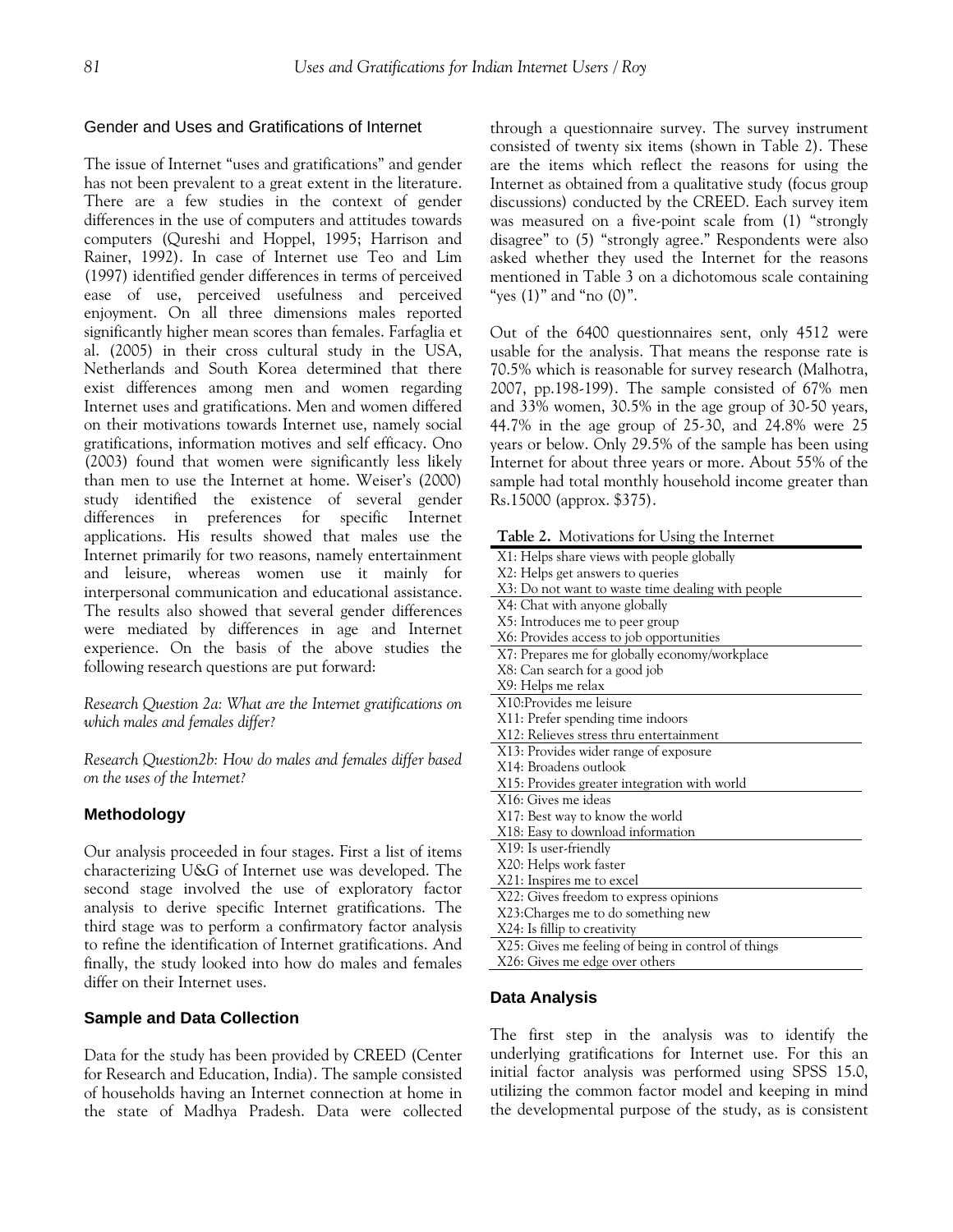with Anderson and Gerbing (1988). Principal component analysis with varimax rotation was used to identify the underlying gratifications. Six factors were obtained with eigenvalues greater than one. Second, to confirm the factor structure identified in the exploratory factor analysis, a confirmatory factor analysis (both first order and second order) was performed using AMOS 7.0. Third, to understand gender differences in gratifications from Internet use, independent samples t-tests were performed (Teo and Lim, 1997; 2000).

**Table 3.** Perceived Uses of the Internet

|     | Games                                              |
|-----|----------------------------------------------------|
| 2.  | Chatting                                           |
| 3.  | E-mail                                             |
| 4.  | Obtaining business information                     |
| -5. | For news                                           |
| 6.  | Further education related information              |
| 7.  | Job search                                         |
| 8.  | For shopping                                       |
| 9.  | For buying tickets (airplane, trains, movies etc.) |
| 10. | For research                                       |
| 11. | Downloading software                               |
| 12. | Financial transactions                             |
|     |                                                    |

# Results: Initial Factor Analysis

The results of the factor analysis were as follows. The null hypothesis that the correlation matrix was an identity

**Table 4.** Rotated Factor Matrix

matrix was rejected by Bartlett's test. The approximate Chi-square statistic was 23855.11 with 325 degrees of freedom, which was significant at the 0.05 significance level, and the value of the KMO statistic was 0.880, which was large (greater than 0.5). This indicated that the twenty-six variables in Table 2 are correlated enough to lend themselves well to a factor analysis (Hair et al. 2006). All variables were retained in the factor analysis. Factor loadings greater than or equal to 0.35 were used for each of the variables. The first six factors together accounted for 55.20% of the total variance.

The results of the factor analysis are shown in Table 4. The factor loadings of each of the variables on their respective items are shown in the table. The largest factor loadings were considered for each of the items. Factor loadings overlapped only once: the item "gives me ideas" loaded on both factor-1 (with factor loading 0.396) and factor-2 (with factor loading 0.449). The item was finally used with factor-2 because of the higher factor loading. Twenty three of twenty six variables loaded on the factors obtained. Variables "helps get answers to queries", "do not want to waste time dealing with people" and "prefer spending time indoors" did not load on any of the factors.

| Factors  | Items                                          | <b>Factor</b> loadings | Reliability (Internal consistency) |
|----------|------------------------------------------------|------------------------|------------------------------------|
|          | Inspires me to excel                           | 0.684                  |                                    |
|          | Gives freedom to express opinion               | 0.578                  |                                    |
| Factor 1 | Charges to do something new                    | 0.775                  | 0.821                              |
|          | Gives edge over others                         | 0.644                  |                                    |
|          | Gives me feeling of being in control of things | 0.728                  |                                    |
|          | Is fillip to creativity                        | 0.693                  |                                    |
|          | Provides wider range of exposure               | 0.754                  |                                    |
| Factor 2 | Broadens outlook                               | 0.800                  | 0.730                              |
|          | Provides greater integration with world        | 0.674                  |                                    |
|          | Gives me ideas                                 | 0.449                  |                                    |
|          | Best way to know the world                     | 0.449                  |                                    |
| Factor 3 | Easy to download information                   | 0.786                  | 0.658                              |
|          | Is user-friendly                               | 0.779                  |                                    |
|          | Helps work faster                              | 0.635                  |                                    |
|          | Helps me relax                                 | 0.811                  | 0.718                              |
| Factor 4 | Provides me leisure                            | 0.798                  |                                    |
|          | Relieves stress thru entertainment             | 0.714                  |                                    |
|          | Provides access to job opportunities           | 0.787                  | 0.642                              |
| Factor 5 | Prepares me for globally economy/workplace     | 0.571                  |                                    |
|          | Can search for a good job                      | 0.801                  |                                    |
|          | Helps share views with people globally         | 0.659                  |                                    |
| Factor 6 | Chat with anyone globally                      | 0.703                  |                                    |
|          | Introduces me to peer group                    | 0.680                  | 0.621                              |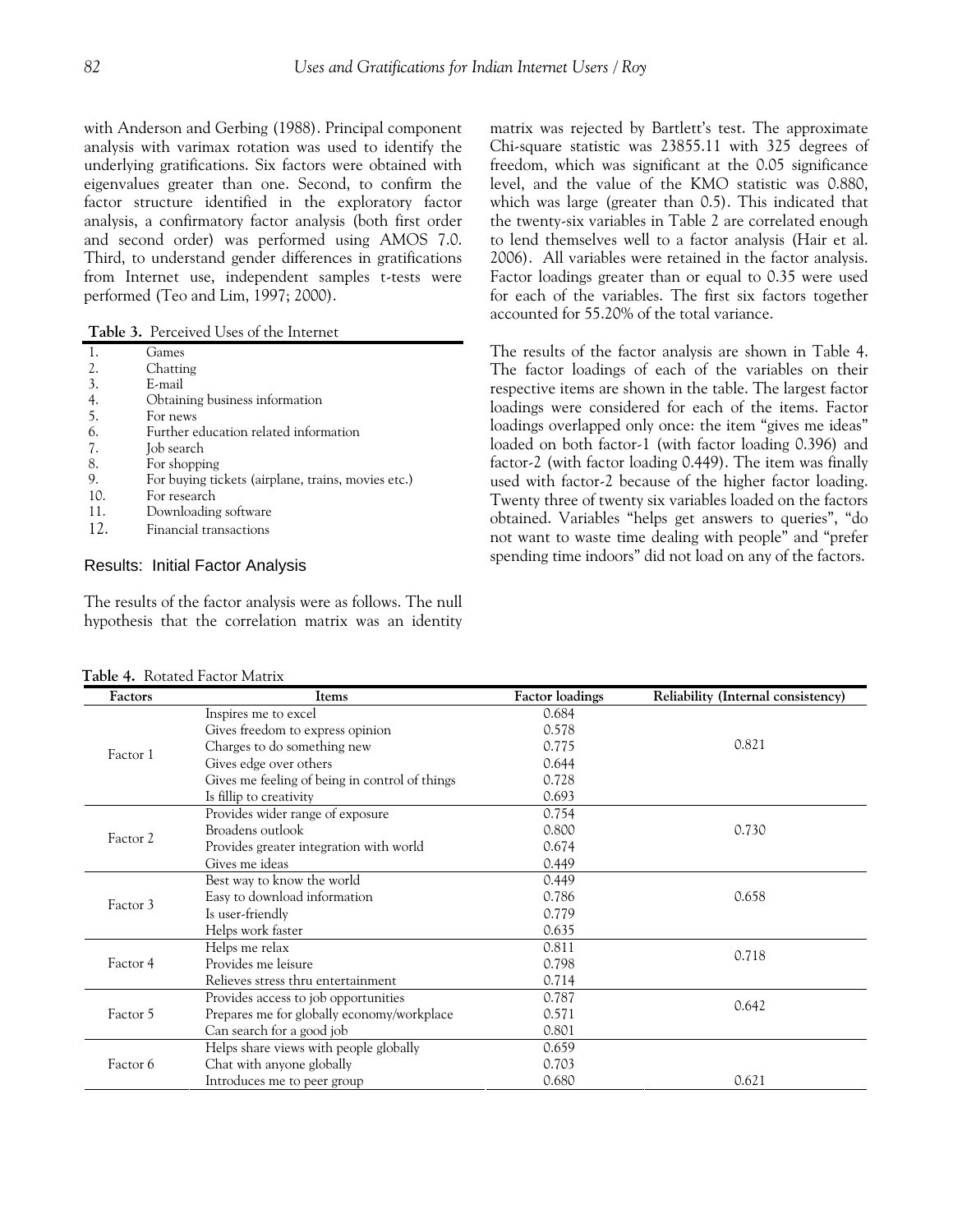#### Factor Labeling and Interpretation

The factors (gratifications) as obtained from the analysis were labeled by the author under the following headings:

- 1. Self Development (SD)
- 2. Wide Exposure (WE)
- 3. User Friendly (UF)
- 4. Relaxation (RE)
- 5. Career Opportunities (CO)
- 6. Global Exchange (GE)

The major independent sets of gratifications as obtained from using the Internet among the respondents are explained in brief:

### *Self Development*

This factor deals with respondents self growth and development. The items related to this factor expressed a feeling of getting an edge over others and of being in control of things because of Internet. The items also indicate a perception of being able to express opinions freely and a sense that the Internet acts as a fillip to their creativity. The reliability of this factor, as measured by its Cronbach Alpha (a measure of the level of correlation among the items which load on the factor, which would equal one if all correlations among any two items were one), was 0.821.

#### *Wide Exposure*

The items in this factor were related to the expansion of one's horizons through the Internet. This factor expresses the opinion that browsing the Internet provides a wide range of exposure and broadens one's outlook. Its reliability (Cronbach alpha) was 0.73.

## *User friendly*

The items under this factor express an opinion that the Internet is user friendly and it makes it easy to know the world. It also expresses a perception of ease to download information. This factor's Cronbach alpha was 0.658.

#### *Relaxation*

This factor deals with relaxation and leisure provided by the Internet. It expresses the view that one browses the Internet because it provides one with many hours of leisure and helps one relax. The Cronbach alpha of this factor was 0.718.

#### *Career Opportunities*

The emphasis in this factor is on the ease of seeking career and job opportunities because of the Internet. This factor's Cronbach alpha was 0.642.

#### *Global Exchange*

Another factor that emerged was the use of the Internet as a means of introduction to peer groups, sharing views and chatting with others on the net. Its reliability was 0.621.

#### **First-Order Confirmatory Factor Analysis**

The six constructs obtained from the initial factor analysis and their indicators were subjected to confirmation through a measurement model in AMOS 7.0. The measurement model is shown in Figure-1.

## Model Fit

The output of the AMOS yielded a chi-square value of 2523.362, with 214 degrees of freedom and a probability of less than 0.0001 ( $p = 0.000$ ), thereby suggesting that the fit of the data to the hypothesized model is not entirely adequate. However, according to Bagozzi and Yi (1988) and Mulaik et al. (1989), the chi-square statistics is not always the best indication of model fit. The literature on model fit indices reports various other indices which reflect model fit. For the measurement model in Figure 1 the other model fit indices are the following:

CFI (comparative fit index)  $= 0.910$ ; GFI (goodnessof-fit index) =  $0.953$ ; AGFI (adjusted GFI) =  $0.939$ ; PGFI (parsimonious GFI) = 0.739; RMR (root mean square residual) =  $0.021$ ; TLI (Tucker & Lewis index) =  $0.893$ ; NFI (normed fit index) =  $0.903$ ; RFI (relative fit index) =  $0.885$ ; RMSEA (root mean square error of approximation)  $= 0.049$ ; BIC (Bayesian information criterion) =  $3045.06$ .

The values of the fit indices mentioned above indicate a reasonable fit of the measurement model with data (Byrne, 2001; pp. 79-86).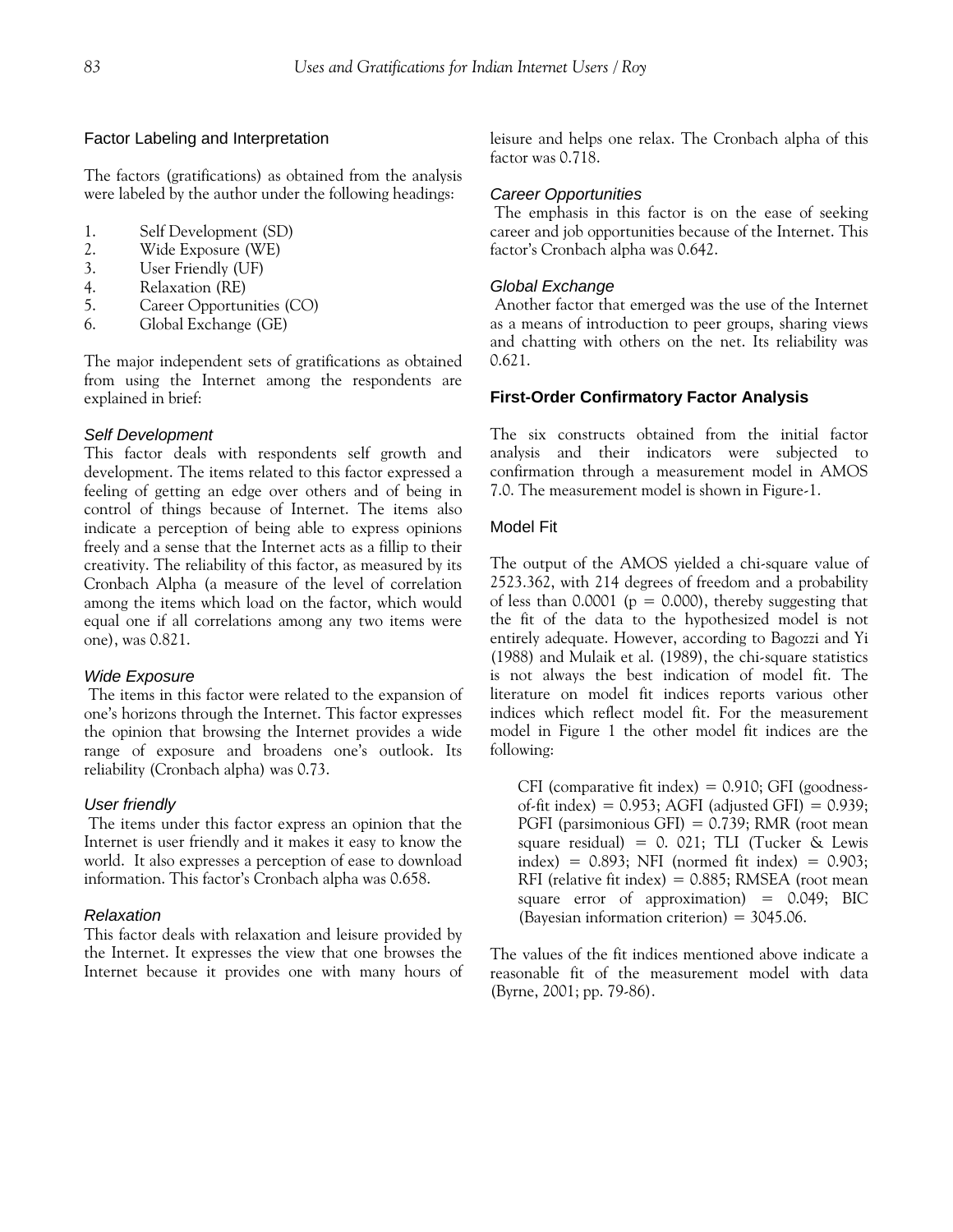

**Figure 1.** Measurement Model (with standardized coefficients)

## Convergent Validity

Anderson and Gerbing (1988) state that the convergent validity of a model can be accessed by determining whether the path estimates between the measurement items and their respective latent constructs are significant or not. In case of the AMOS output the standardized estimates of all the measurement items were significant as shown in table-4A Each variable exhibits significant loadings which supports the convergent validity.

# **Discriminant Validity**

As proposed by Fornell and Larcker (1981) discriminant validity can be assessed by comparing the averagevariance (AVE) in indicators explained by the constructs (Table 5) and the corresponding inter-construct squared correlation estimates (Table 5A). For example, Selfdevelopment explains 47.10% of the total variability in the indicators  $X_1 - X_6$ . The tables show that the AVE's are greater than the inter-construct squared correlation estimates which supports discriminant validity.

**Table 5. Average Variance Explained** 

| $\cdot$              |                                      |
|----------------------|--------------------------------------|
| Factors              | Average Variance Explained (AVE) (%) |
| Self Development     | 47.10                                |
| Wide Exposure        | 46.60                                |
| User Friendly        | 45.70                                |
| Relaxation           | 60.14                                |
| Career Opportunities | 52.90                                |
| Global Exchange      | 46.36                                |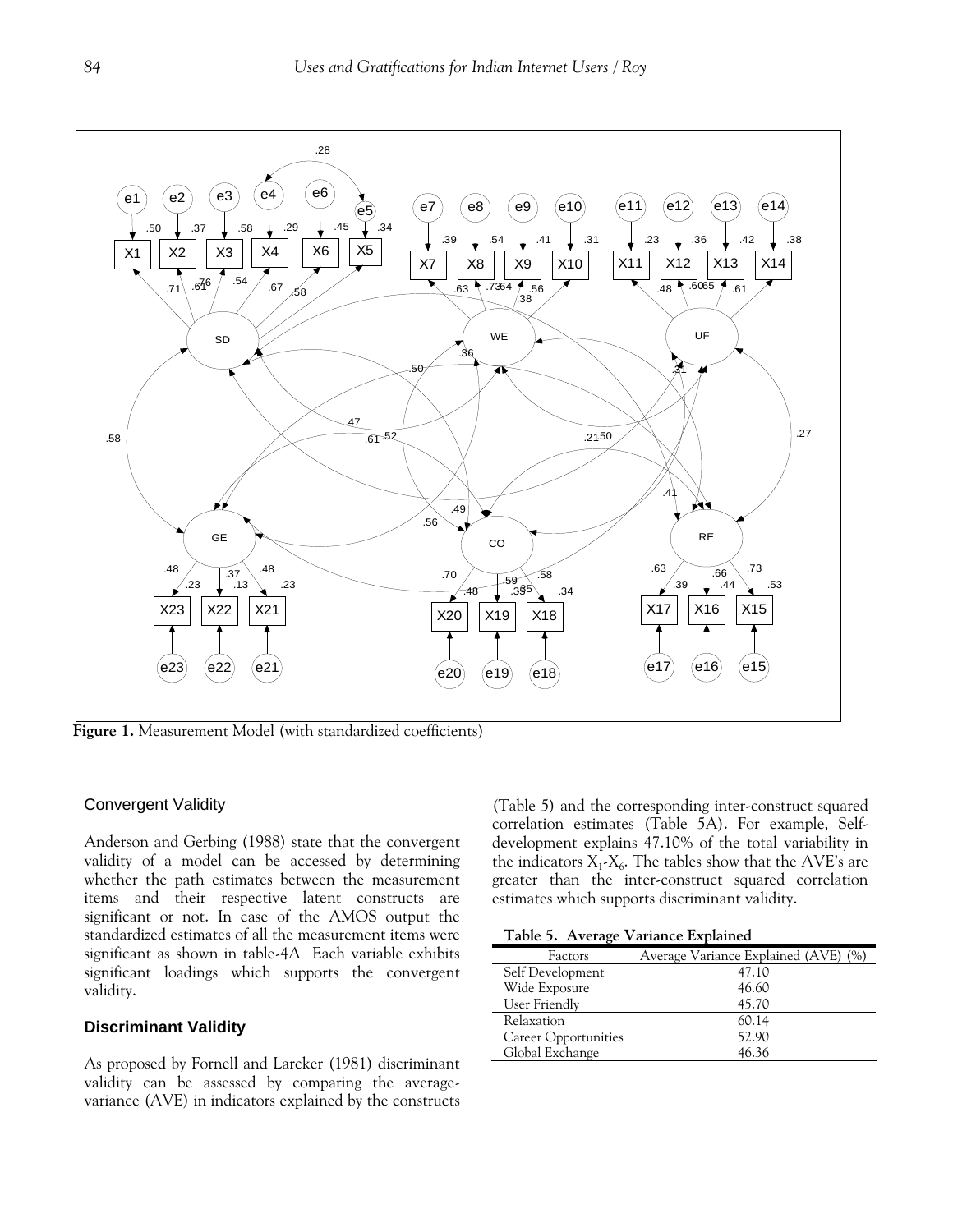|                |                                     | ு                    | Estimate | S.E. |        | P   |
|----------------|-------------------------------------|----------------------|----------|------|--------|-----|
|                |                                     |                      |          |      | C.R.   |     |
| X1             | $\left\langle \ldots\right\rangle$  | Self-development     | 1.000    |      |        |     |
| X <sub>2</sub> | $\leftarrow$                        | Self-development     | .831     | .023 | 36.435 | *** |
| X <sub>3</sub> | $\leftarrow$                        | Self-development     | 1.076    | .024 | 44.300 | *** |
| X4             | $\left\langle \ldots\right\rangle$  | Self-development     | .845     | .026 | 32.500 | *** |
| X <sub>6</sub> | $\leftarrow$                        | Self-development     | .917     | .023 | 39.890 | *** |
| X7             | $\left\langle \ldots\right\rangle$  | wide exposure        | 1.000    |      |        |     |
| X8             | $\left\langle \ldots \right\rangle$ | wide exposure        | 1.284    | .037 | 35.126 | *** |
| X <sub>9</sub> | $\leftarrow$                        | wide exposure        | 1.128    | .035 | 32.638 | *** |
| X10            | $\left\langle \ldots \right\rangle$ | wide exposure        | 1.015    | .034 | 29.537 | *** |
| X11            | $\leftarrow$                        | user friendly        | 1.000    |      |        |     |
| X12            | $\leftarrow$                        | user friendly        | 1.047    | .044 | 23.679 | *** |
| X13            | $\leftarrow$                        | user friendly        | 1.003    | .041 | 24.429 | *** |
| X14            | $\leftarrow$                        | user friendly        | 1.193    | .050 | 23.949 | *** |
| X15            | $\leftarrow$                        | relaxation           | 1.000    |      |        |     |
| X16            | $\leftarrow$                        | relaxation           | .984     | .032 | 30.827 | *** |
| X17            | $\left\langle \ldots\right\rangle$  | relaxation           | .822     | .027 | 30.308 | *** |
| X18            | $\leftarrow$                        | career opportunities | 1.000    |      |        |     |
| X19            | $\leftarrow$                        | career opportunities | 1.461    | .056 | 26.162 | *** |
| X20            | $\leftarrow$                        | career opportunities | 1.614    | .059 | 27.391 | *** |
| X21            | $\leftarrow$                        | global exchange      | 1.000    |      |        |     |
| X22            | $\leftarrow$                        | global exchange      | .740     | .049 | 14.967 | *** |
| X23            | $\leftarrow$                        | global exchange      | 1.112    | .065 | 17.235 | *** |
| X <sub>5</sub> | $\leftarrow$                        | Self-development     | .911     | .026 | 34.860 | *** |

**Table 4A**. Regression Weights

Notes: S.E. = standard error of regression weight; C.R. = critical ratio for regression weights. \*\*\*Significant at p<0.001

# **Table 5A.** Inter-Construct Correlations

|                      |                                       |                      | Estimate | <b>Squared Correlation Estimates</b> |
|----------------------|---------------------------------------|----------------------|----------|--------------------------------------|
| self-development     | $\left\langle \right\rangle$          | global exchange      | 0.576    | 0.33                                 |
| career opportunities | $\left\langle \right\rangle$          | global exchange      | 0.475    | 0.22                                 |
| relaxation           | $\left. \text{<}\dots\text{>}\right.$ | career opportunities | 0.207    | 0.04                                 |
| user friendly        | $\left. \text{<}\dots\text{>}\right.$ | relaxation           | 0.266    | 0.05                                 |
| wide exposure        | $\left. \right. <\dots>$              | user friendly        | 0.500    | 0.25                                 |
| self-development     | $\left. \text{<}\dots\text{>}\right.$ | wide exposure        | 0.615    | 0.38                                 |
| self-development     | $\left\langle \right\rangle$          | user friendly        | 0.493    | 0.24                                 |
| relaxation           | $\left\langle \right\rangle$          | global exchange      | 0.358    | 0.13                                 |
| self-development     | $\left. \text{<}\dots\text{>}\right.$ | relaxation           | 0.380    | 0.14                                 |
| wide exposure        | $\left. \text{<}\dots\text{>}\right.$ | career opportunities | 0.517    | 0.27                                 |
| self-development     | $\left\langle \right\rangle$          | career opportunities | 0.498    | 0.24                                 |
| wide exposure        | $\left. \text{<}\dots\text{>}\right.$ | relaxation           | 0.310    | 0.09                                 |
| wide exposure        | $\left. \text{<}\dots\text{>}\right.$ | global exchange      | 0.564    | 0.32                                 |
| user friendly        | $\left\langle \right\rangle$          | career opportunities | 0.415    | 0.17                                 |
| user friendly        | $\leftarrow$                          | global exchange      | 0.353    | 0.124                                |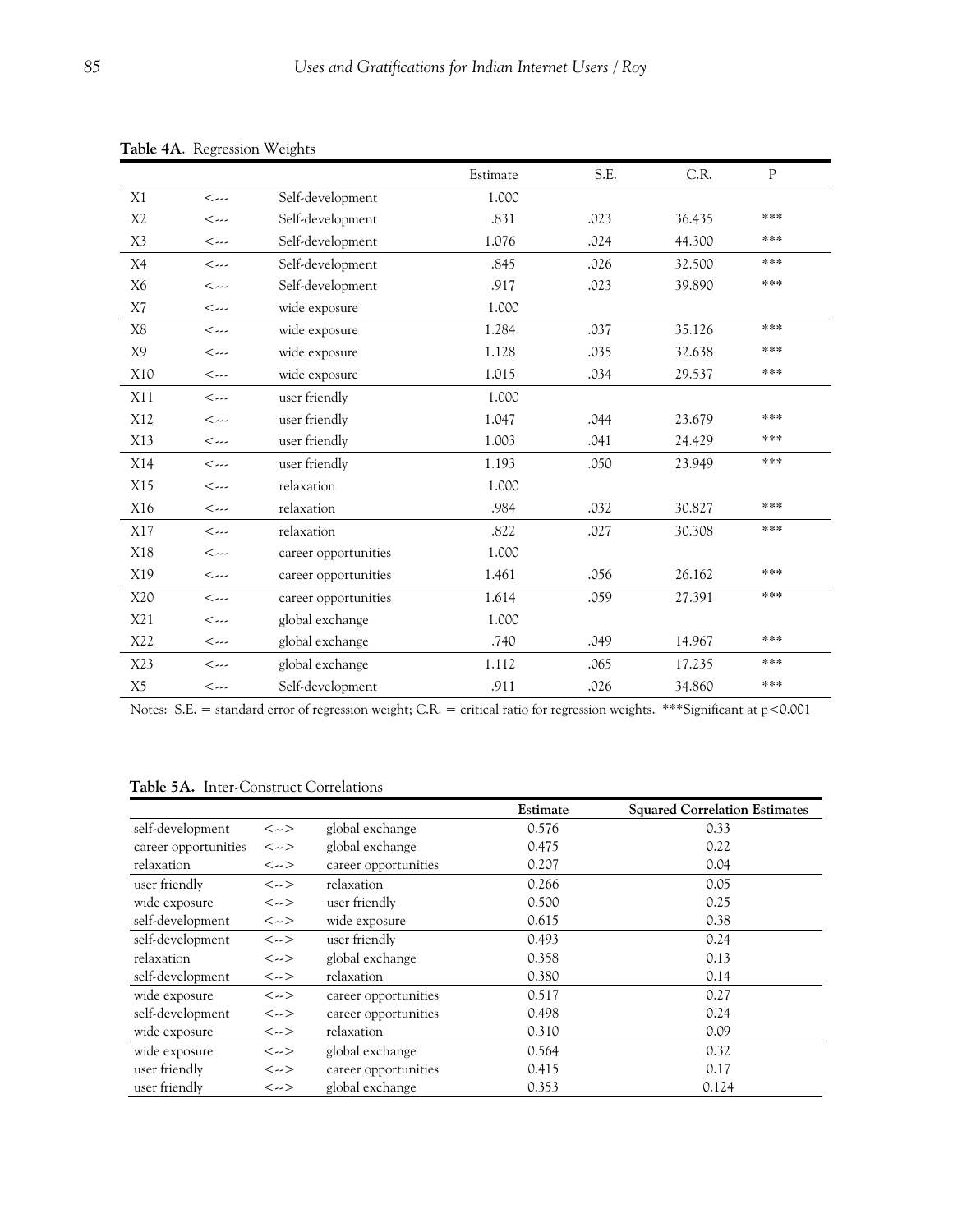# **Construct Reliability**

The most widely used measure to assess the internal consistency of constructs is Cronbach's alpha (Cronbach and Meehl, 1955; Nunnally and Bernstein, 1994). The generally agreed upon value of Cronbach's alpha is 0.70, although it may decrease to 0.60 in case of exploratory research (Hair et al. 2006; pp.137). In this research the reliability measure for the whole scale is 0.848 which is acceptable. Again the reliability for all the constructs is shown in Table 4; the values for all the constructs range between 0.6 and 0.85, which is acceptable. Hence, construct reliability in this research is satisfactory.

# **Second-Order Confirmatory Factor Analysis**

Higher order factor analysis is a theory-driven procedure in which the researcher imposes a more parsimonious structure to account for the interrelationships among the factors established by the lower order confirmatory factor analysis (Brown, 2006; pp.320). A goal of a higher order factor analysis (second-order in this research) is to provide a more parsimonious account for the correlations among the lower-order factors. Higher-order factors account for the correlations among the lower order factors and the number of higher order factors and higher order factor loadings is less than the number of factor



**Figure 2.** Hypothesized Second-order Factor Model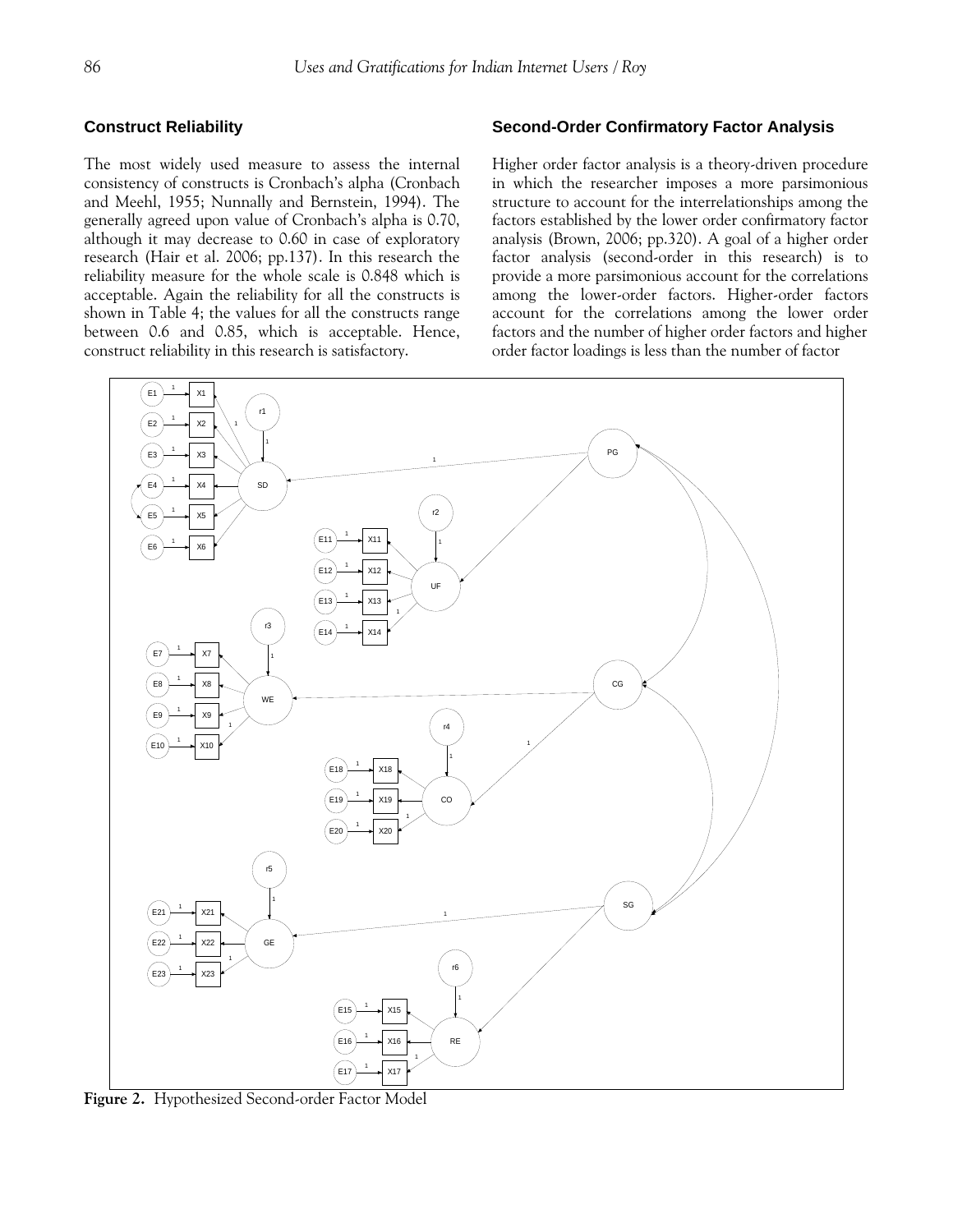correlations. The number of higher order factors that can be specified is dictated by the number of lower order factors. Unlike first-order CFA, higher-order CFA tests a theory-based account for the patterns of relationships among the first-order factors. These specifications assert that higher-order factors have direct effects on lowerorder factors; these direct effects and the correlations among higher-order factors are responsible for the covariation of the lower-order factors (Brown, 2006; pp.321). The literature review on "uses and gratifications" research indicates that there exist three broad types of gratifications namely, "process gratifications", "content gratification" and "social gratification" (Stafford et al. 2004). Based on the definitions of these types of gratifications provided in the literature review section and the first order-factors obtained in the first-order CFA, the following secondorder factor model has been hypothesized:

Process Gratifications (PG), Content Gratifications (CG) and Social Gratifications (SG) are referred to as the second-order factors (i.e. a second level of factors that account for the correlations among the first-order factors). Results from the first-order CFA provide the correlations among the factors. Table 5A shows that all the factors are significantly interrelated (estimated correlations ranging from 0.21 to 0.62). It is of importance that the pattern of correlations speaks to the validity of the posited second-order model. Next the hypothesized model in Figure 2 was estimated using AMOS 7.0.

## Model Fit

The output of the AMOS analysis yielded a chi-square value of 2572.11, with 220 degrees of freedom and a probability of less than  $0.0001$  (p = 0.000), thereby suggesting that the fit of the data to the hypothesized model is not entirely adequate. The other fit indices for the hypothesized model in Figure 2 are the following:

 $CFI = 0.908$ ;  $GFI = 0.952$ ;  $AGFI = 0.940$ ;  $PGFI =$  $0.759;$  $RMR = 0.022$ ; TLI = 0.894; NFI = 0.903; RFI = 0.885; RMSEA =  $0.049$ ; BIC =  $3043.32$ 

The values of the fit indices mentioned above indicate a reasonable fit of the measurement model with data (Byrne, 2001; pp. 79-86). The second-order solution is found to be equally (compared to the first order solution) good fitting, since the difference between the two chisquare statistics is  $2572.11$  minus  $2523.362 = 48.746$ , for a number of degrees of freedom equal to 6 ( 220-214). The gain of six degrees of freedom in this particular model is caused by the model attempting to account for the correlations among the first-order factors.

Brown (2006) states that in addition to goodness-of-fit, the acceptability of the higher-order model must be evaluated with regard to the magnitude of the higherorder parameters; i.e. the size of the higher-order factor loadings and higher-order factor correlations. Each of the first-order factors loads strongly onto the second-order factors (Table 6). Using the estimates in Table 6 the variance explained by each of the second-order factors in the first-order factors has been calculated; it ranges from 40%-53%.

**Table 6.** Standardized Regression Weights

|                         |                          |                           | Estimates | Variance<br>Explained<br>(%) |
|-------------------------|--------------------------|---------------------------|-----------|------------------------------|
| self<br>development     | $\leftarrow$             | process<br>gratification  | 0.800     | 50.9                         |
| user friendly           | ر ر ر                    | process<br>gratification  | 0.615     |                              |
| wide exposure           | $\leftarrow$             | content<br>gratifications | 0.799     | 52.7                         |
| career<br>opportunities | $\leftarrow$             | content<br>gratifications | 0.646     |                              |
| global<br>exchange      | - - - >                  | social<br>gratifications  | 0.765     | 40.1                         |
| relaxation              | $\overline{\phantom{a}}$ | social<br>gratifications  | 0.466     |                              |

The correlation between the higher-order factors varied between 0.30 – 0.45. Since, the higher-order solution did not result in a significant decrease in the model fit, it can be concluded that the hypothesized second-order model provided a good account for the correlations among the first-order factors.

# **Gender and the Internet**

Table 7A presents the results of the independent samples t-tests carried out to determine gender differences in terms of the gratifications obtained in the study. Table 7A indicates that males and females differ significantly on the gratifications "self development", "user friendly", "wide exposure", and "relaxation."

Table 7B presents the results of the t-tests carried out to determine gender differences in terms of the perceived uses of the Internet. This table demonstrates that males and females differ in their perceived uses of the Internet. In particular they appear to differ significantly on uses such as games, chatting, obtaining business information, news, education related information, job search, shopping, downloading software and financial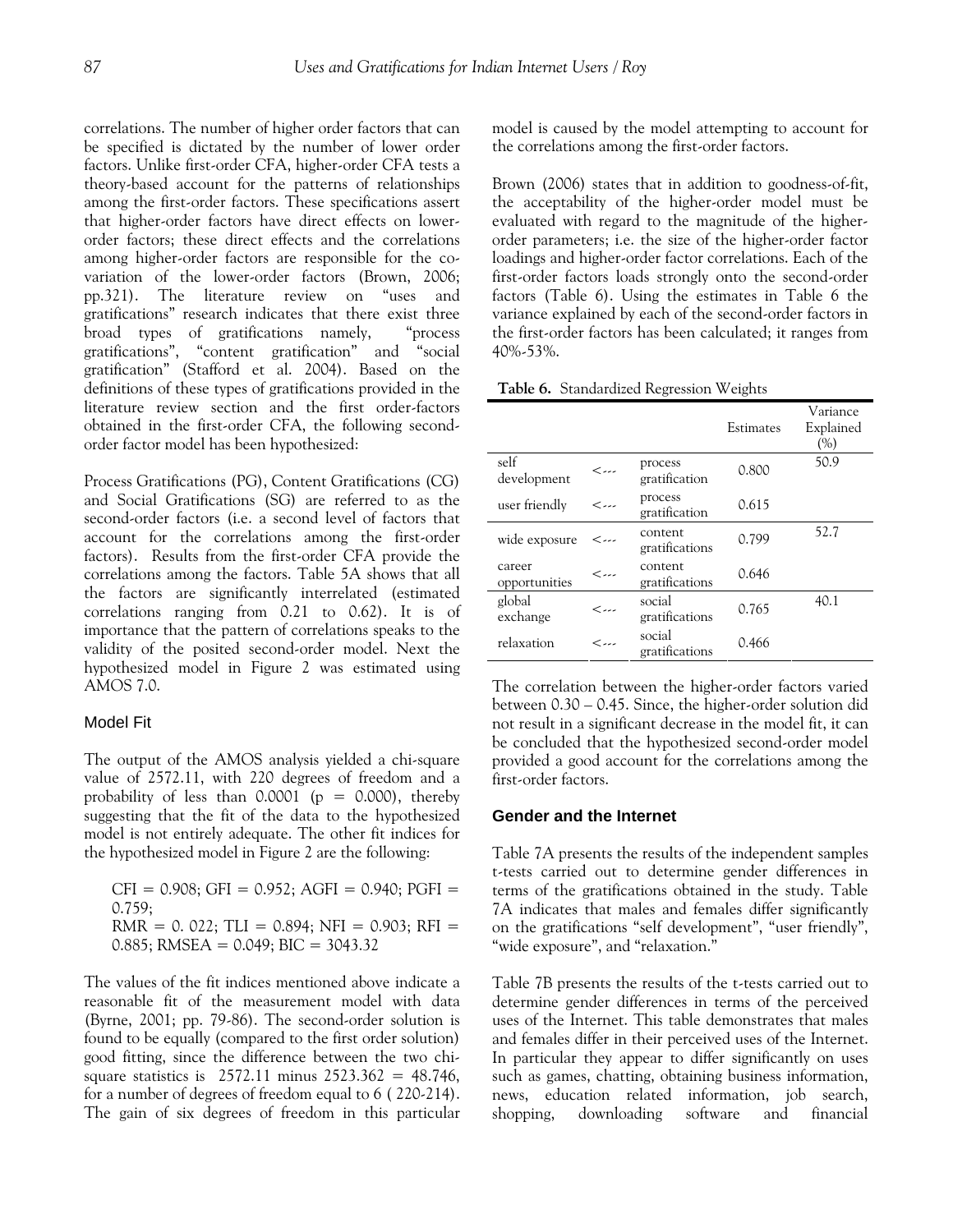transactions. On the other hand they do not differ significantly on uses such as email and buying. The results are consistent with Teo and Lim (1997, 2000). The table also suggests that females are more likely to use the Internet for chatting, for further education related information and for research.

**Table 7A.** 

|                                                       | Independent sample t-test |          |  |
|-------------------------------------------------------|---------------------------|----------|--|
|                                                       | Sig.                      | t-value  |  |
| Self Development                                      | $0.003*$                  | 2.983    |  |
| Wide Exposure                                         | $0.013*$                  | $-2.489$ |  |
| User Friendly                                         | $0.000*$                  | 5.187    |  |
| Relaxation                                            | $0.028*$                  | $-2.192$ |  |
| Career Opportunities                                  | 0.266                     | $-1.112$ |  |
| Global Exchange                                       | 0.505                     | 0.666    |  |
| $\cdots$<br>$\sim$ $\sim$ $\sim$ $\sim$ $\sim$ $\sim$ |                           |          |  |

\*Significant at p<0.05

# **Discussion and Conclusion**

This paper through an exploratory study has identified the motivations behind Internet use in the Indian context. The gratifications for Internet use as obtained from the study are self development, wide exposure, relaxation, user friendly, career opportunities and global exposure. One factor that has been dominant throughout the Internet uses and gratifications theory and also in this study was the factor "relaxation." The findings of this study enhanced our understanding of why and how

**Table 7B.** Perceived Uses of the Internet

people use the Internet in the Indian context. The study has also highlighted the existence of second-order gratification in the case of Indian Internet users. The second-order gratifications obtained are process gratifications, content gratifications, and social gratifications, which is consistent with the results of Stafford et al. (2004).

Again it has been shown that the Internet usage of males and females differ based on the gratification factors "self development", "user friendliness", "wide exposure" and "relaxation." The identification of the gratification factors among Internet users can help provide opportunities for the advancement of the business of Internet service providers in India. Also a better understanding of the U&G from Internet use can guide ISP managers to make their offerings more consumers friendly. For example, the factor "career opportunities" could be used by ISP managers to design their offerings to make the Internet more user friendly for students to access educational and career related information. Consider technology oriented sites such as CNET.com and download.com. The managers of such Internet sites could be guided by the importance of the second-order factor "process gratifications" (actual use of the medium) by designing the interfaces and search utilities so as to enhance quick and effective searches for technological resources.

|                                       | Gender | Mean | S.D.  | Sig.     | t-value  |
|---------------------------------------|--------|------|-------|----------|----------|
| Games                                 | Male   | 0.12 | 0.320 | $0.038*$ | 1.931    |
|                                       | Female | 0.10 | 0.296 |          |          |
| Chatting                              | Male   | 0.51 | 0.500 | $0.001*$ | $-1.864$ |
|                                       | Female | 0.54 | 0.498 |          |          |
| E-mail                                | Male   | 0.99 | 0.121 | 0.373    | 0.445    |
|                                       | Female | 0.99 | 0.114 |          |          |
| Obtain business information           | Male   | 0.13 | 0.342 | $0.000*$ | 6.849    |
|                                       | Female | 0.07 | 0.253 |          |          |
| For news                              | Male   | 0.51 | 0.500 | $0.000*$ | 5.874    |
|                                       | Female | 0.42 | 0.493 |          |          |
| Further education related information | Male   | 0.82 | 0.383 | $0.000*$ | $-5.802$ |
|                                       | Female | 0.89 | 0.317 |          |          |
| Job search                            | Male   | 0.33 | 0.471 | $0.000*$ | 7.834    |
|                                       | Female | 0.22 | 0.415 |          |          |
| For Shopping                          | Male   | 0.09 | 0.283 | $0.000*$ | 2.754    |
|                                       | Female | 0.06 | 0.246 |          |          |
| <b>Buying tickets</b>                 | Male   | 0.09 | 0.284 | 0.914    | $-0.054$ |
|                                       | Female | 0.09 | 0.285 |          |          |
| For research                          | Male   | 0.27 | 0.443 | $0.000*$ | $-6.541$ |
|                                       | Female | 0.36 | 0.481 |          |          |
| Downloading software                  | Male   | 0.46 | 0.498 | $0.000*$ | 5.096    |
|                                       | Female | 0.38 | 0.485 |          |          |
| <b>Financial transactions</b>         | Male   | 0.03 | 0.160 | $0.000*$ | 3.225    |
|                                       | Female | 0.01 | 0.109 |          |          |
| *Significant at $p < 0.001$           |        |      |       |          |          |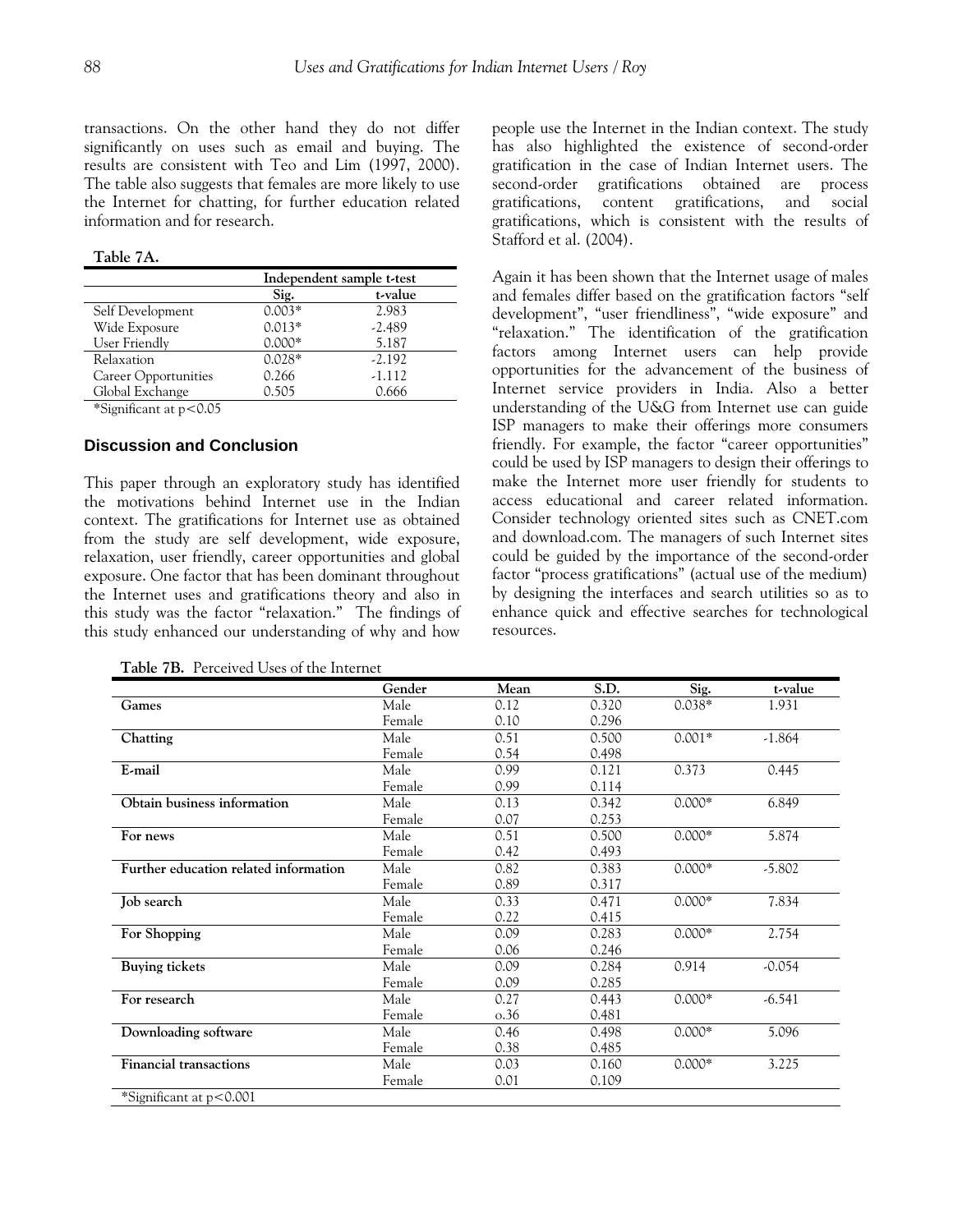The Internet "content motivations" in this study primarily involved exposure and information. In U&G studies of other media, content was typically represented by entertainment and diversion, whereas the media content here was often information. It appears, on the basis of this analysis, that much Internet content served the purpose of looking for opportunities and wide exposure goals. In spite of the presence of all other types of reasons for using the Internet such as online games, music, and other pure entertainment content, the content gratification developed here seemed to highlight the informational content. So, Internet businesses should attend to user requirements for rich information to support learning and knowledge goals. Another important aspect that came out from the study was that people often used the Internet to widen their exposure and integrate themselves with the rest of the world (as captured by another second-order factor "social gratifications"). This was one of the key benefits which users look for while using the Internet. Chatting and interacting with people on the Internet seemed to characterize this usage dimension, so site operators as well as Internet service providers could enhance this experience for users. The motivations derived in the study could help to better understand online consumer behavior.

This study has contributed to the evolving body of literature on Internet U&G, particularly in developing countries like India. The study could be extended to include the type of websites visited to understand how respondents used the Internet and to identify the factors which affected the duration of a visit to a website. Also an interesting aspect to investigate would be to verify whether Internet usage affects reading newspapers, listening to the radio and watching television.

This paper has demonstrated how to use exploratory and confirmatory factor analysis to derive and refine dimensions which underlie perceptions expressed in survey responses, and has shown what the implications of such an analysis are to web site designers and IS providers.

Correspondence: [roy\\_sanj@bentley.edu](mailto:roy_sanj@bentley.edu) or [roysanjit2004@yahoo.co.in](mailto:roysanjit2004@yahoo.co.in) 

# **REFERENCES**

- Anderson, J. C., and Gerbing, D.W. 1988. Structural equation modeling in practice: A review and recommended two-step approach, *Psychological Bulletin,*  103, 411–442.
- Armstrong, A. G., and Hagel, J. 1996. The real value of online communities, *Harvard Business Review,* 74 (3), 134–141.
- Bagozzi, R. P., and Yi, Y. 1988. On the evaluation of structural equation models, *Journal of the Academy of Marketing Science,*16, 74–94.
- Brown, A. T. 2006. *Confirmatory Factor Analysis* (1<sup>st</sup> ed.), New York: Guilford Press.
- Byrne, M. B. 2001. *Structural Equation Modeling With AMOS*: *Basic Concepts, Applications, and Programming,*  New Jersey: Lawrence Erlbaum Associates, Publishers.
- Chin, W. 1998. Issues and opinion on structural equation modeling, *MIS Quarterly,* 22 (1), vii–xvi.
- Choi, J. W, Dekkers, A. C. M. and Park, S. H. 2004. Motives of Internet Uses: Cross-cultural Perspectives the US, the Netherlands, and South Korea, <http://www.fontyspublicaties.nl/show.cgi?did=806>, 2004, accessed: May 8, 2006.
- Cronbach, J. L, and Meehl, E. P. 1955. Construct Validity in Psychological Tests, *Psychological Bulletin*, 52 (4), 281-302.
- Eighmey, J. 1997. Profiling user responses to commercial web sites, *Journal of Advertising Research,* 37 (May/June), 59–66.
- Eighmey, J, and McCord, L. 1998. Adding value in the information age: Uses and gratifications of sites on the WorldWideWeb, *Journal of Business Research,* 41*,* 187– 194.
- Fagerlind, H., and Kihlman, D. 2000. How Do They Use Internet? The Use of Internet Among Youth in a Gender Perspective, Paper Presented at HTU 2001.
- Farfagalia, G. P., Peters, L., Dekkers, D. C., and Park, H. S. 2005. Gender Differences in the Uses and Gratifications of Internet Use for the United States, the Netherlands, and South Korea," A paper presented at ASSA/AEA, Annual Meeting, January 7-9, 2005 in Philadelphia, Pennsylvania
- Ferguson, D. A., and Perse, M. E. 2000. The World Wide Web as a Functional Alternative to Television, *Journal of Broadcasting & Electronic Media*, 44 (2), 155-174.
- Fornell, C., and Larcker, F. D. 1981. Evaluating structural equation models with unobservable variables and measure, *Journal of Marketing Research*, 18 (February), 39-51.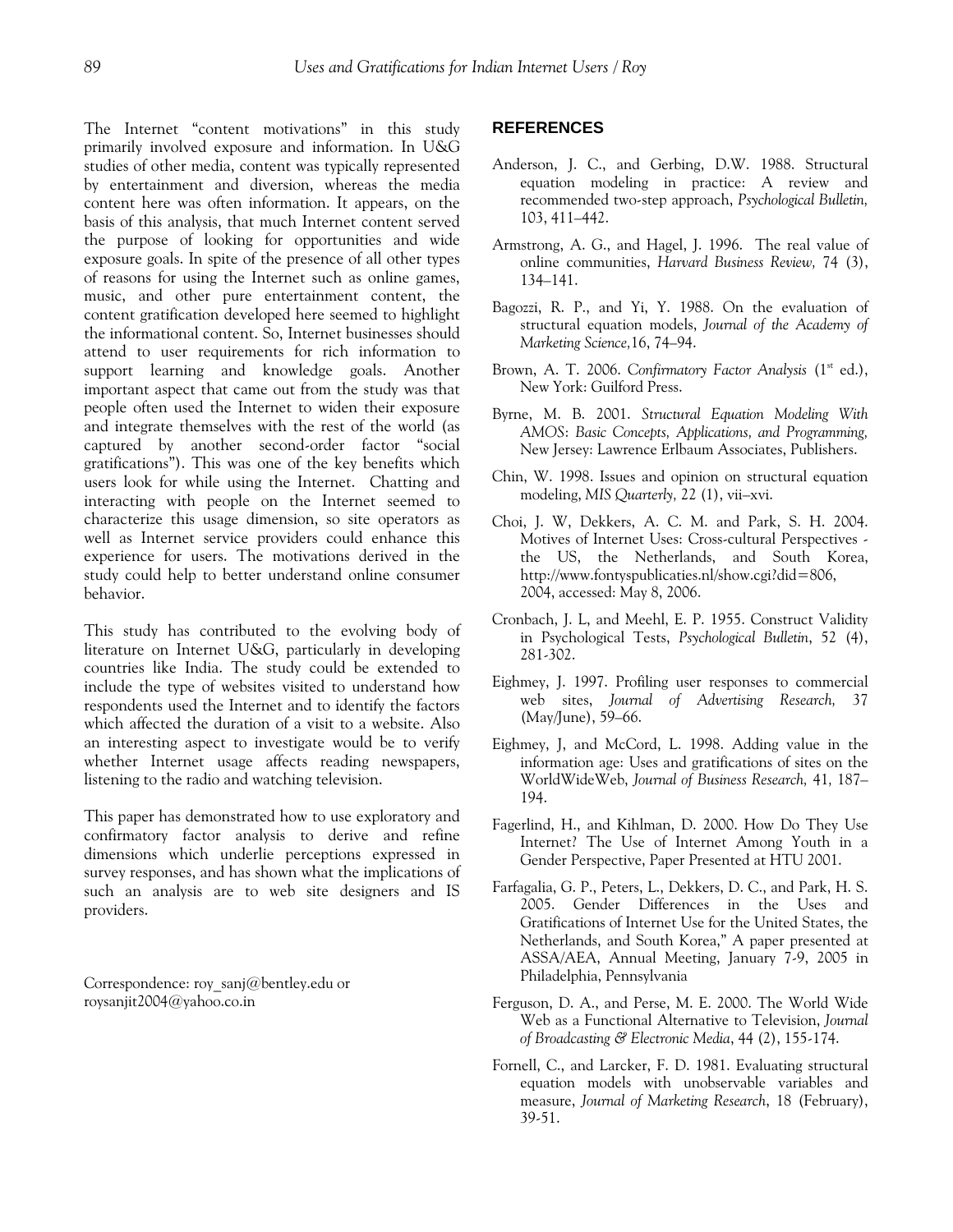- Friedmann, R., and Fox, R. 1989. On the internal organization of consumers' cognitive schemata," *Psychological Reports,* 65*,* 115–126.
- Grace, P., Peters, L., Dekkers, C. D., and Park, H. S. 2005. Gender Differences in the Uses and Gratifications of Internet Use for the United States, the Netherlands, and South Korea," Paper Presented at ASSA/AEA Annual Meeting, January 7-9, in Philadelphia, Pennsylvania.
- Greenberg, S. B.1972. Gratifications of Television Viewing and Their Correlates for British Children, *The Uses of Mass Communications* (1975), New Delhi: Sage Publications, pp. 71-92.
- Hair, J. F, Jr., Black, C. W., Babin, J. B., Anderson, R. E., and Tatham, L. R. 2006. *Multivariate Data Analysis* (6th ed.), New Jersey: Pearson.
- Harrison, A. W., and Rainer, R. K., Jr.1982. The Influence of Individual Differences on Skill in End-User Computing, *Journal of Management Information Systems*, 9 (1), 93-111.
- Hanjun, K. 2000. Internet Uses and Gratifications: Understanding Motivations for Using the Internet, Paper Presented at the Annual Meeting of the Association for Education in Journalism and Mass Communication, March.
	- \_\_\_\_\_\_, K. 2002. Internet Uses and Gratifications: A Structural Equation Model of Global Interactive Advertising, A Dissertation, University of Florida, UMI No. 3084013.
- \_\_\_\_\_\_, K., Cho, H. C., and Roberts, S. M. 2005. Internet Uses and Gratifications: A Structural Equation Model of Interactive Advertising, *Journal of Advertising*, 34 (2), 57-70.
- Herzog, H. 1942. Professional Quiz: A Gratification Study," in L K Lundy, M A Ruth, and D T Park, 2006, 'Simply Irresistible: Reality TV Consumption Patterns,' Paper Presented at the Association for Education in Journalism and Mass Communications in San Antonio, Texas, August 2005.
- Kargaonkar, K. P., and Wolin, L. D. 1999. A Multivariate Analysis of Web Usage, *Journal of Advertising*, March/April, 53-68.
- Katz, E., Blumler, G. J., and Gurevitch, M. 1974. Uses and Gratifications Research, *Public Opinion Quarterly*, 37 (4), 509-523.
- Kaye, B. K., and Johnson T. J. 2001. A Web for All Reasons: Uses and Gratifications of Internet Resources for Political Information, paper presented at the Association for Education in Journalism and Mass Communication Conference, Washington, DC, August.
- LaRose, R., Mastro, D., and Eastin, S. M. 2001. Understanding Internet Usage: A Social-Cognitive Approach to Uses and Gratifications, *Social Science Computer Review*, 19 (4), 395-413.
- Leung, L., and Wei, R. 1999. Seeking News via the Pager: An Expectancy-Value Study, *Journal of Broadcasting & Electronic Media*, 43 (3), 299-315.
- Lin, C.1999. Online service adoption likelihood, *Journal of Advertising Research*, 39, 79–89.
- Luo, X. 2002. Uses and Gratifications Theory and E-Consumer Behaviors: A Structural Equation Modeling Study, *Journal of Interactive Advertising,* 2 (2), available at http://jiad.org/v012/n02/luo/index.html (accessed October 30, 2007).
- Malhotra, N. K. 2007, *Marketing Research An Applied Orientation* (5<sup>th</sup> ed.), Upper Saddle River, NJ: Pearson.
- Mulaik, S. A., James, L. R., Van Alstine, J, Bennett, N., Lind, S., and Stilwell, C. D. 1989. Evaluation of goodness-of-fit indices for structural equation models, *Psychological Bulletin,* 105, 430–445.
- Nunnally, C. J., and Bernstein, H. I. 1994. *Psychometric Theory* (3rd ed.), New York: McGraw-Hill, Inc.
- O'Keefe, G. J., and Sulanowski, B. K. 1995. More than just talk: Uses and gratifications, and the telephone, *Journalism and Mass Communications Quarterly,* 72, 922–933.
- Ono, H. 2003. Gender and the Internet, *Social Science Quarterly*, 84 (1), 111-121.
- Papacharissi, Z., and Rubin, M. A. 2000. Predictors of Internet Use, *Journal of Broadcasting & Electronic Media*, 44 (2), 175-196.
- Parker, J. B., and Plank, E. R. 2000. A Uses and Gratifications Perspective on the Internet: As a New Information Source, *American Business Review*, June, 43-49.
- Price, L., Elaine L., and Maria R. 2005. Motivations for Social Internet Use, Paper Presented at ANZMAC 2005 Conference.
- Qureshi, S., and Hoppel, C. 1995. Profiling Computer Predispositions, *Journal of Professional Services Marketing*, 12 (1), 73-83.
- Rafaeli, S. 1986. The Electronic Bulletin Board: A Computer-Driven Mass Medium, *Computers and the Social Sciences*, 2 (2), 123-136.
- Rayburn, J. D. 1996. Uses and Gratifications, in *An Integrated Approach to Communication Theory and Research*, M. B. Salwen and D. W. Stacks, eds., Mahwah, NJ: Lawrence Erlbaum Associates, Publishers, 145-163.